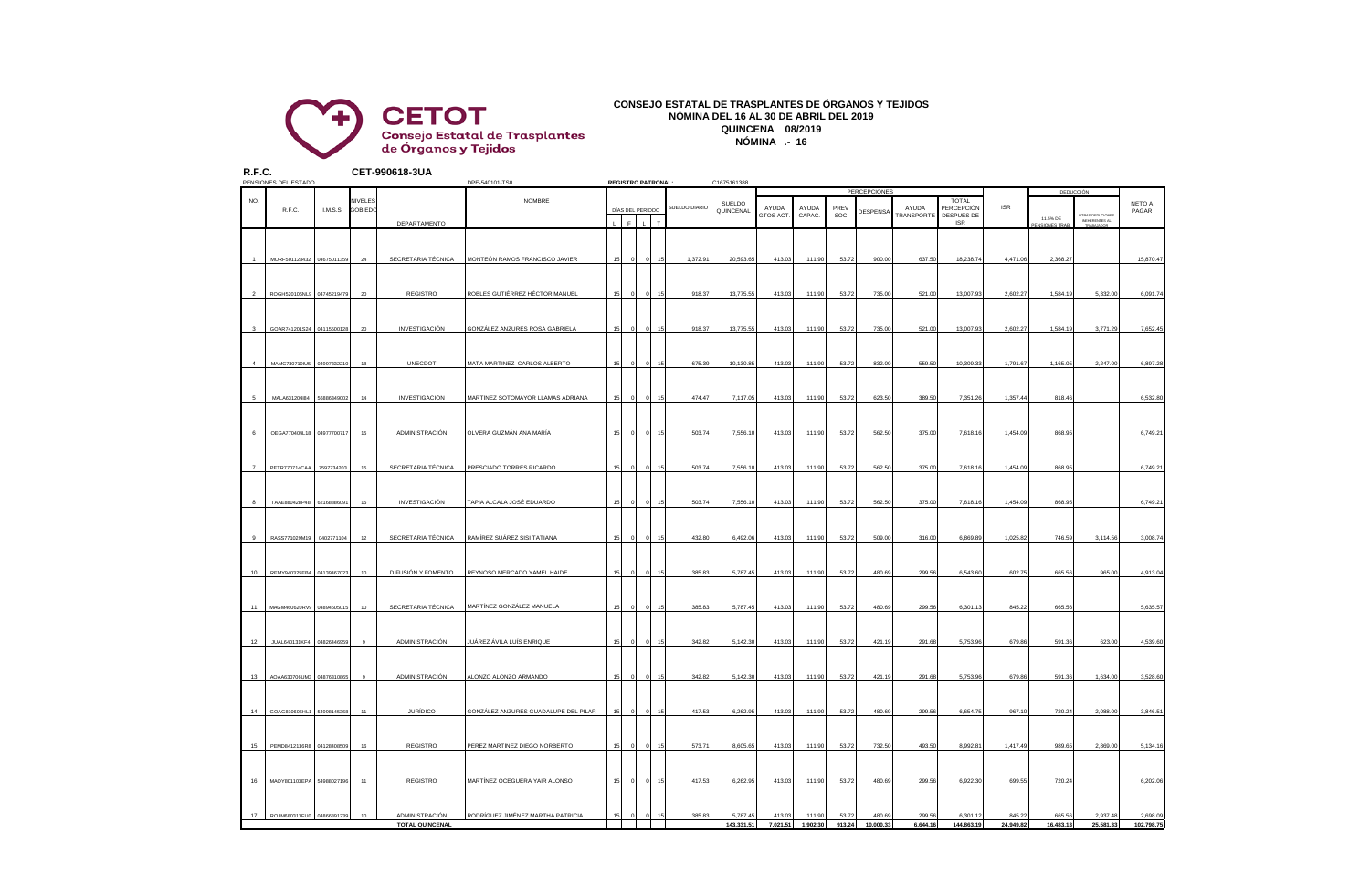

**CONSEJO ESTATAL DE TRASPLANTES DE ÓRGANOS Y TEJIDOS NOMINA NO.- 17 PAGO DE ESTÍMULO POR PUNTUALIDAD 1ER TRIMESTRE 2019**

|                | NO. NIVEL      | <b>NOMBRE</b>                        |               |                      |                                                                                        |                      |           | <b>FIRMA</b>                    |
|----------------|----------------|--------------------------------------|---------------|----------------------|----------------------------------------------------------------------------------------|----------------------|-----------|---------------------------------|
|                | <b>GOB EDO</b> | <b>SUELDO</b>                        |               | <b>EST. * EL MES</b> | <b>EST.* EL MES DE</b><br>DE ENERO 2019   FEBRERO 2019   DE MARZO 2019   TOTAL A PAGAR | <b>EST. * EL MES</b> |           | <b>DEL</b><br><b>TRABAJADOR</b> |
|                |                |                                      | <b>DIARIO</b> |                      |                                                                                        |                      |           |                                 |
|                |                |                                      |               |                      |                                                                                        |                      |           |                                 |
|                |                |                                      |               |                      |                                                                                        |                      |           |                                 |
| $\mathbf{1}$   | 14             | MARTINEZ SOTOMAYOR LLAMAS ADRIANA    | 474.47        | 474.47               | 474.47                                                                                 | 474.47               | 1,423.41  |                                 |
|                |                |                                      |               |                      |                                                                                        |                      |           |                                 |
|                |                |                                      |               |                      |                                                                                        |                      |           |                                 |
| $\overline{2}$ | 15             | OLVERA GUZMAN ANA MARIA              | 503.74        | 503.74               | 503.74                                                                                 | 503.74               | 1,511.22  |                                 |
|                |                |                                      |               |                      |                                                                                        |                      |           |                                 |
|                |                |                                      |               |                      |                                                                                        |                      |           |                                 |
|                |                |                                      |               |                      |                                                                                        |                      |           |                                 |
| $\mathbf{3}$   | 15             | PRESCIADO TORRES RICARDO             | 503.74        | 503.74               | 503.74                                                                                 | 503.74               | 1,511.22  |                                 |
|                |                |                                      |               |                      |                                                                                        |                      |           |                                 |
|                |                |                                      |               |                      |                                                                                        |                      |           |                                 |
| 4              | 12             | RAMIREZ SUAREZ SISI TATIANA          | 432.80        | 432.80               | 432.80                                                                                 | 432.80               | 1,298.40  |                                 |
|                |                |                                      |               |                      |                                                                                        |                      |           |                                 |
|                |                |                                      |               |                      |                                                                                        |                      |           |                                 |
| 5              | 11             | MARTINEZ GONZALEZ MANUELA            | 385.83        | 385.83               | 385.83                                                                                 | 385.83               | 1,157.49  |                                 |
|                |                |                                      |               |                      |                                                                                        |                      |           |                                 |
|                |                |                                      |               |                      |                                                                                        |                      |           |                                 |
|                |                |                                      |               |                      |                                                                                        |                      |           |                                 |
| $6\phantom{1}$ | 9              | JUÁREZ ÁVILA LUÍS ENRIQUE            | 342.82        | 342.82               | 342.82                                                                                 | 342.82               | 1,028.46  |                                 |
|                |                |                                      |               |                      |                                                                                        |                      |           |                                 |
|                |                |                                      |               |                      |                                                                                        |                      |           |                                 |
| $\overline{7}$ | 9              | ALONZO ALONZO ARMANDO                | 342.82        | 342.82               | 342.82                                                                                 | 342.82               | 1,028.46  |                                 |
|                |                |                                      |               |                      |                                                                                        |                      |           |                                 |
|                |                |                                      |               |                      |                                                                                        |                      |           |                                 |
|                |                |                                      |               |                      |                                                                                        |                      |           |                                 |
| 8              | 11             | RODRIGUEZ JIMENEZ MARTHA PATRICIA    | 385.83        | 385.83               | 385.83                                                                                 | 385.83               | 1,157.49  |                                 |
|                |                |                                      |               |                      |                                                                                        |                      |           |                                 |
|                |                |                                      |               |                      |                                                                                        |                      |           |                                 |
| 9              | 11             | GONZALEZ ANZURES GUADALUPE DEL PILAR | 417.53        | 417.53               | 417.53                                                                                 | 417.53               | 1,252.59  |                                 |
|                |                |                                      |               |                      |                                                                                        |                      |           |                                 |
|                |                |                                      |               |                      |                                                                                        |                      |           |                                 |
| 10             | 15             | TAPIA ALCALA JOSÉ EDUARDO            | 503.74        | 503.74               | 503.74                                                                                 | 503.74               | 1,511.22  |                                 |
|                |                | <b>TOTAL</b>                         |               | 4,293.32             | 4,293.32                                                                               | 4,293.32             | 12,879.96 |                                 |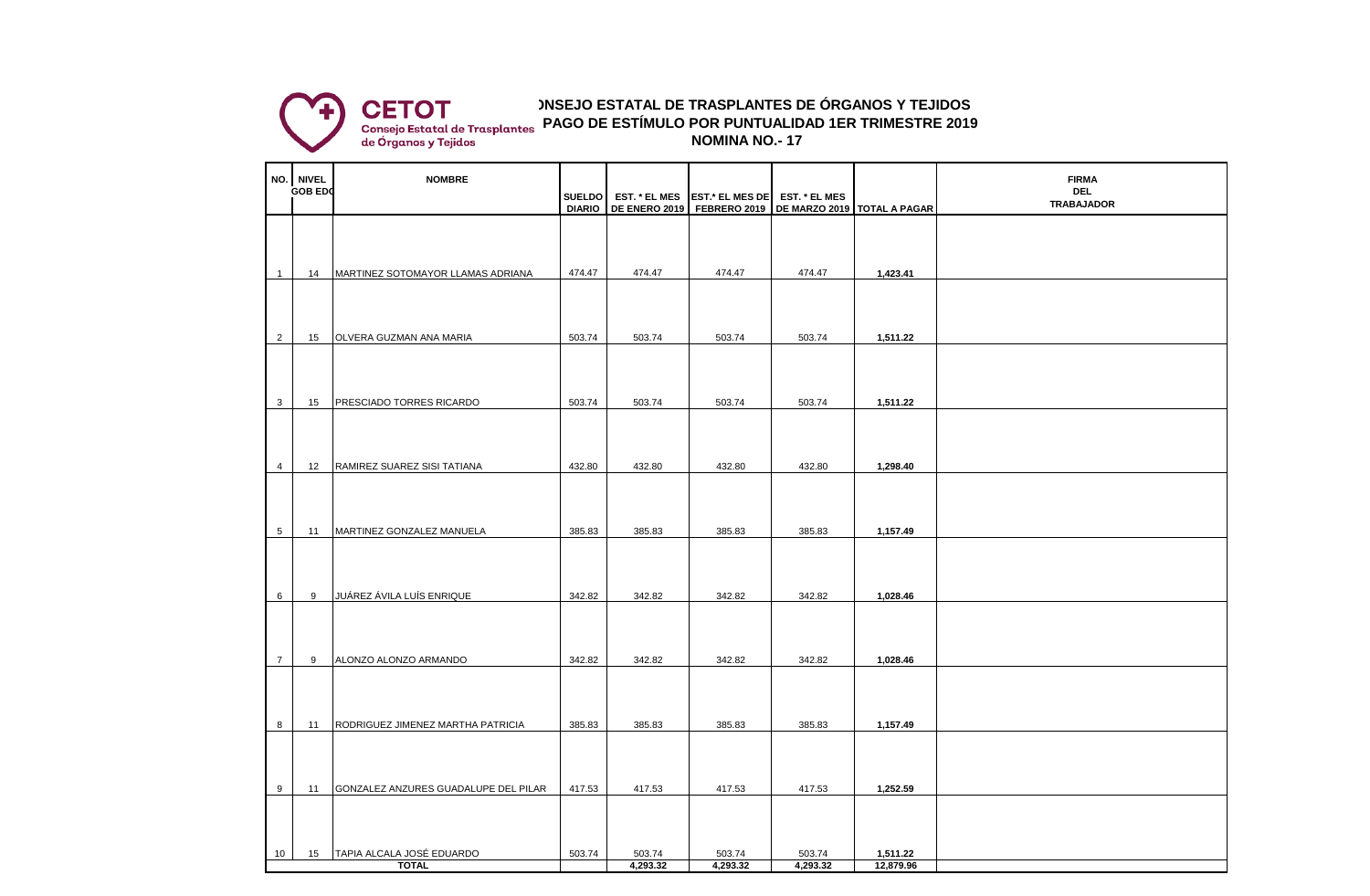

## **CONSEJO ESTATAL DE TRASPLANTES DE ÓRGANOS Y TEJIDOS 1ER PERIODO DE PRIMA VACACIONAL 2019 NOMINA NO. 18**

| NO.                     | NIVELES<br>DE GOB | DEPARTAMENTO       | <b>NOMBRE</b>                        | DIAS OTORGADOS 1ER<br>PERIODO P.V 2019 | SUELDO DIARIO | SUELDO MENSUAL | 1ER PARTE DE PRIMA VACACIONAL<br>EJERCICIO 2019 | <b>ISR</b> | <b>TOTAL A PAGAR</b> | FIRMA DEL TRABAJADOR |
|-------------------------|-------------------|--------------------|--------------------------------------|----------------------------------------|---------------|----------------|-------------------------------------------------|------------|----------------------|----------------------|
| $-1$                    | 20                | REGISTRO           | ROBLES GUTIÉRREZ HÉCTOR MANUEL       | 5                                      | 918.37        | 27,551.13      | 4,591.85                                        | 781.92     | 3,809.93             |                      |
| 2                       | 20                | INVESTIGACIÓN      | GONZALEZ ANZURES ROSA GABRIELA       | 5                                      | 918.37        | 27,551.13      | 4,591.85                                        | 781.92     | 3,809.93             |                      |
| $\overline{\mathbf{3}}$ | 18                | <b>UNECDOT</b>     | MATA MARTINEZ CARLOS ALBERTO         | 5                                      | 675.39        | 20,261.58      | 3,376.95                                        | 450.61     | 2,926.34             |                      |
|                         |                   |                    |                                      |                                        |               |                |                                                 |            |                      |                      |
| 4                       | 14                | INVESTIGACIÓN      | MARTINEZ SOTOMAYOR LLAMAS ADRIANA    | 5                                      | 474.47        | 14,234.11      | 2,372.35                                        | 236.03     | 2,136.32             |                      |
| 5                       | 15                | ADMINISTRACIÓN     | OLVERA GUZMAN ANA MARIA              | 5                                      | 503.74        | 15,112.26      | 2,518.70                                        | 267.29     | 2,251.41             |                      |
| 6                       | 15                | SECRETARIA TÉCNICA | PRESCIADO TORRES RICARDO             | 5                                      | 503.74        | 15,112.26      | 2,518.70                                        | 267.29     | 2,251.41             |                      |
|                         |                   |                    |                                      |                                        |               |                |                                                 |            |                      |                      |
| 7                       | 12                | SECRETARIA TÉCNICA | RAMIREZ SUAREZ SISI TATIANA          | 5                                      | 432.80        | 12,984.13      | 2,164.00                                        | 191.52     | 1,972.48             |                      |
| 8                       | 10                | DIFUSIÓN Y FOMENTO | REYNOSO MERCADO YAMEL HAIDE          | 5                                      | 385.83        | 11,574.85      | 1,929.15                                        | 118.59     | 1,810.56             |                      |
| 9                       | 15                | INVESTIGACIÓN      | TAPIA ALCALA JOSÉ EDUARDO            | 5                                      | 503.74        | 15,112.26      | 2,518.70                                        | 267.29     | 2,251.41             |                      |
| 10                      | 10                | SECRETARIA TÉCNICA | MARTÍNEZ GONZÁLEZ MANUELA            | 5                                      | 385.83        | 11,574.85      | 1,929.15                                        | 118.59     | 1,810.56             |                      |
|                         |                   |                    |                                      |                                        |               |                |                                                 |            |                      |                      |
| 11                      |                   | ADMINISTRACIÓN     | JUÁREZ ÁVILA LUÍS ENRIQUE            | 5                                      | 342.82        | 10,284.70      | 1,714.10                                        | 80.06      | 1,634.04             |                      |
| 12                      |                   | ADMINISTRACIÓN     | ALONZO ALONZO ARMANDO                | 5                                      | 342.82        | 10,284.70      | 1,714.10                                        | 80.06      | 1,634.04             |                      |
|                         |                   | <b>JURÍDICO</b>    |                                      | 5                                      | 417.53        | 12,525.92      | 2,087.65                                        |            |                      |                      |
| 13                      | 11                |                    | GONZALEZ ANZURES GUADALUPE DEL PILAR |                                        |               |                |                                                 | 175.22     | 1,912.43             |                      |
| 14                      | 16                | REGISTRO           | PEREZ MARTÍNEZ DIEGO NORBERTO        | 5                                      | 573.71        | 17,211.37      | 2,868.55                                        | 342.02     | 2,526.53             |                      |
| 15                      | 11                | REGISTRO           | MARTÍNEZ OCEGUERA YAIR ALONSO        | 5                                      | 417.53        | 12,525.92      | 2,087.65                                        | 175.22     | 1,912.43             |                      |
|                         |                   |                    |                                      |                                        |               |                |                                                 |            |                      |                      |
| 16                      | 10                | ADMINISTRACIÓN     | RODRIGUEZ JIMÉNEZ MARTHA PATRICIA    | 5                                      | 385.83        | 11,574.85      | 1,929.15                                        | 118.59     | 1,810.56             |                      |
|                         |                   |                    | <b>TOTAL</b>                         |                                        |               | 314,214.35     | 40,912.60                                       | 4,452.22   | 36,460.38            |                      |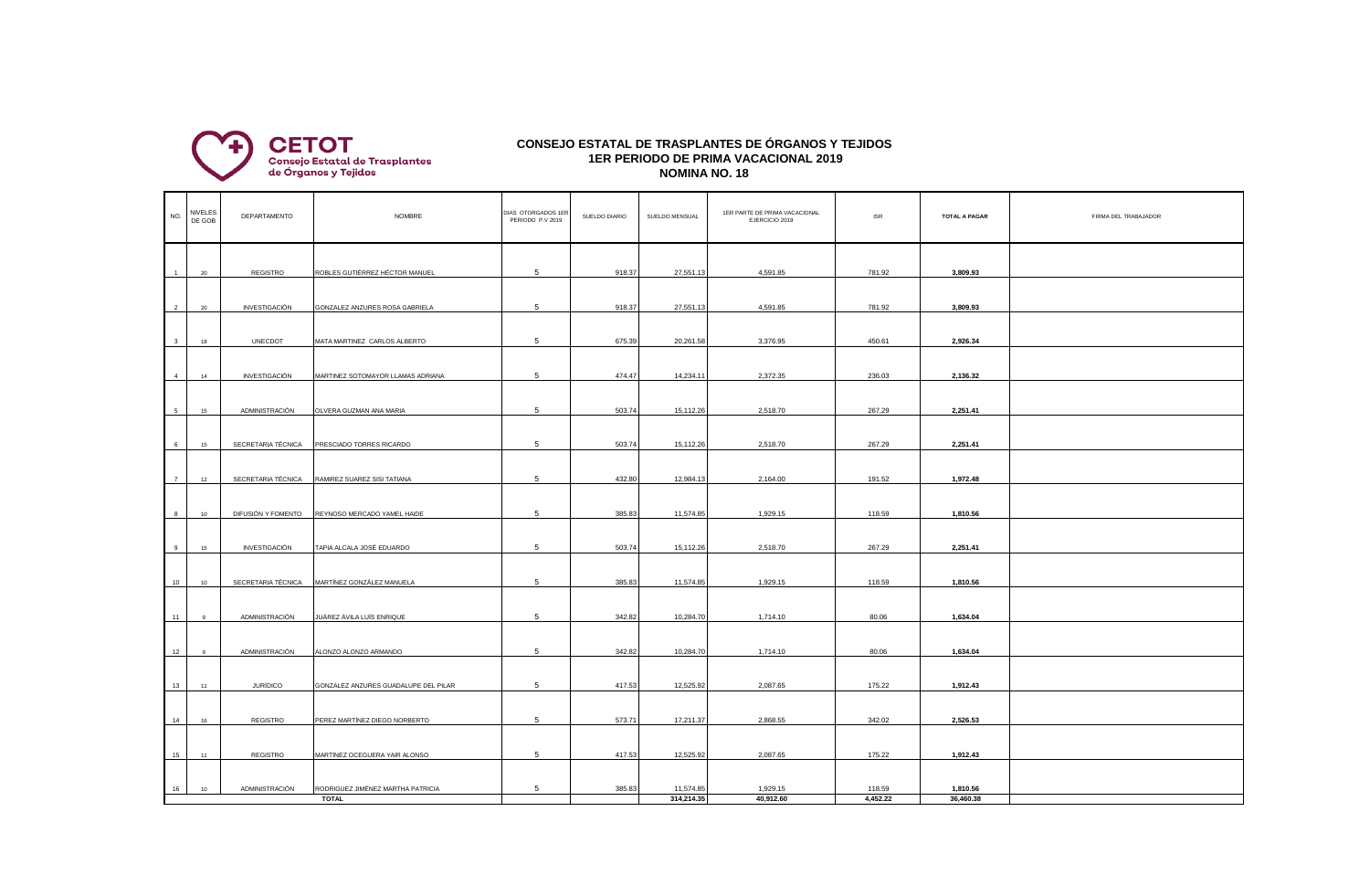# **CONSEJO ESTATAL DE TRASPLANTES DE ÓRGANOS Y TEJIDOS DEL 16 AL 30 DE ABRIL DEL 2019 CETOT QUINCENA 08/ 2019 NÓMINA.- 19 Consejo Estatal de Trasplantes<br>de Órganos y Tejidos**

| DEPARTAMENTO   | NOMBRE                      | PERCEPCIÓN<br>QUINCENAL | <b>ISR</b> | NETO A PAGAR | <b>FIRMA</b><br>DE<br><b>RECIBIDO</b> |
|----------------|-----------------------------|-------------------------|------------|--------------|---------------------------------------|
| ADMINISTRACIÓN | <b>BRECEDA GALVAN KARLA</b> | 7,500.00                | 963.78     | 6,536.22     |                                       |
| ADMINISTRACIÓN | <b>MACIAS FRANCO DELIA</b>  | 9,500.00                | 1,390.98   | 8,109.02     |                                       |
|                | <b>TOTAL</b>                | 17,000.00               | 2,354.76   | 14,645.24    |                                       |